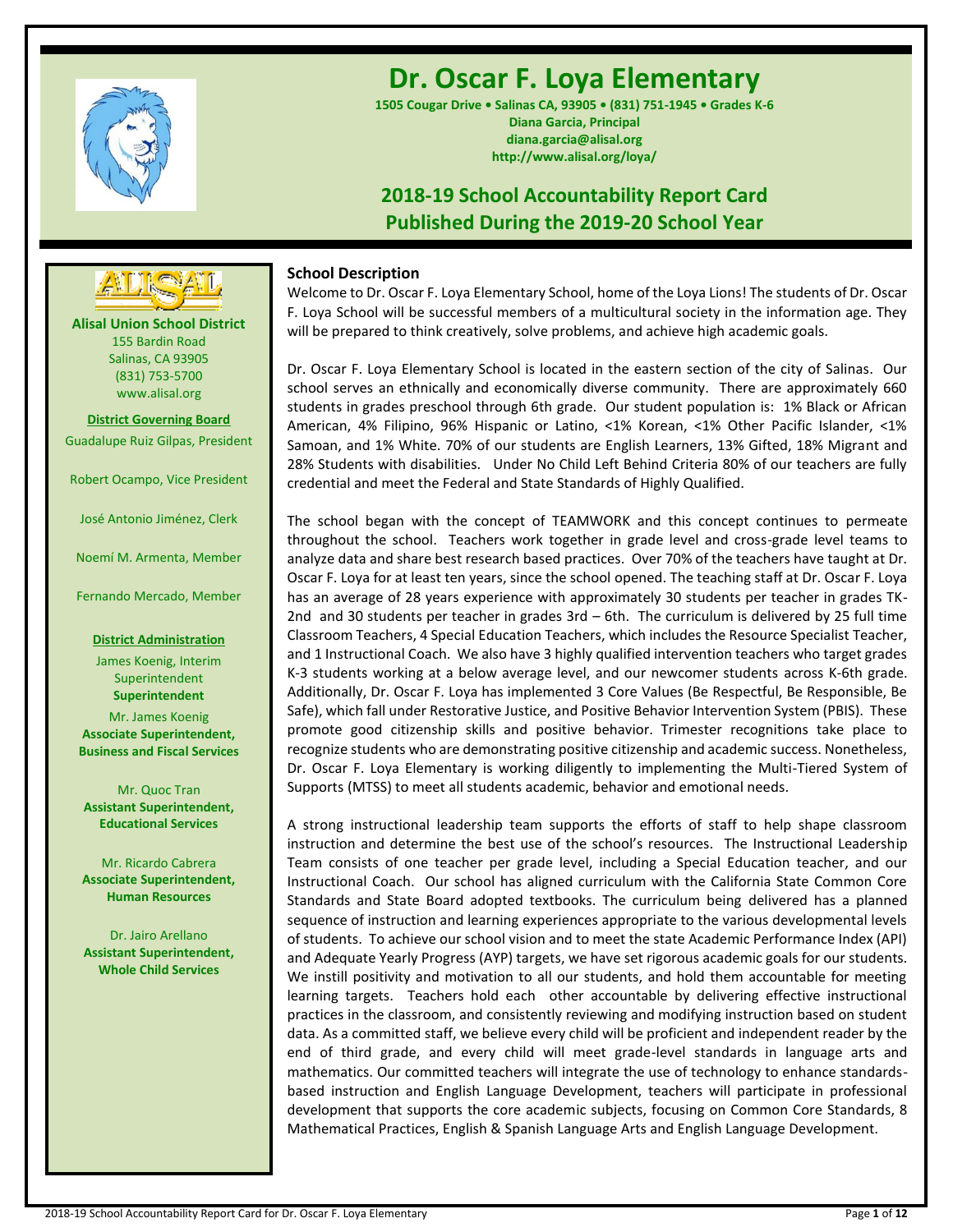Our staff is also committed to continuous professional development in academic language and writing via Guided Language Acquisition Design and Write up a STORM strategies. Teachers are trained and coached by an additional coach to support effective delivery of instruction, hence student learning. In addition, the library is a media center utilized by students, as well as the school community. The library is open daily from 7:30 a.m. to 5 p.m. Parents have a set time in which they are allowed to come read and take Accelerated Reader Quizzes with their child. It is a way to motivate our students and have parents involved. Nonetheless, our staff will provide parents with information and feedback on their children's academic progress and encourage parents to become involved in school's activities.

For our second language learners, there is a One-Way Program offered in Kindergarten-Third Grade, and a Bilingual Transference Program for fourth grade students. Kinder through 6th grade students are taught in English only or Structured English Immersion Programs. As students transition to English Only Instruction they are supported by offering struggling students or students who are not meeting standards levels in K-3rd grade with additional English Language Arts support by their homeroom teacher or instructional coach, as well as the K-3 intervention teacher. In addition every English Learner receives English Language Development Support in their classrooms. Teachers provide our English Learners with different scaffolds, such as graphic organizer via GLAD and STORM, visual supports, picture cards, realia, language/sentence frames, and others. We continue to equip English Learners with the English language skills needed for academic success through daily English Language Development.

Dr. Oscar F. Loya has an on-site State Preschool Program via Title I and Migrant Education Program that serves students that are 3 to 4 years of age. Most students from the state preschool attend kindergarten at Dr. Oscar F. Loya. We also offer twice a week First Five opportunities for parents and children ages 0-5.

In order to meet the emotional needs of our students, Dr. Oscar F. Loya Elementary provides counseling services via our District counselor, which also provides parenting workshops and classroom demonstrations. A Monterey County Behavioral Health therapist is also available to provide emotional support to students suffering from emotional disturbances/traumas (i.e. abuse, domestic violence, grief/loss, divorce/separation, gangs, drugs/alcohol, etc...). A check-in/check-out system is in place to support our Tier 3 students under the emotional umbrella. Tucci Learning Solutions also provide services to students in Tier 3 needing behavior and emotional interventions/supports. These services are rendered by a highly qualified Tucci Behavioral Specialist, who works 1:1 on a daily basis with the learner. A behavioral analyst and case manager are assigned to a student to gather data and work closely with classroom teacher, and families. Additionally, parent, teacher, administrations, and Tucci staff hold meetings regularly to discuss students progress, concerns, and or additional supports.

The School Site Council in combination of the ELAC Committee meet monthly to review student achievement data, analyze the effectiveness of programs, determine the progress of actions in the school plan, share effective parenting workshops, and revise the school plan as needed.

# **About the SARC**

By February 1 of each year, every school in California is required by state law to publish a School Accountability Report Card (SARC). The SARC contains information about the condition and performance of each California public school. Under the Local Control Funding Formula (LCFF) all local educational agencies (LEAs) are required to prepare a Local Control and Accountability Plan (LCAP), which describes how they intend to meet annual school-specific goals for all pupils, with specific activities to address state and local priorities. Additionally, data reported in an LCAP is to be consistent with data reported in the SARC.

- For more information about SARC requirements, see the California Department of Education (CDE) SARC web page at [https://www.cde.ca.gov/ta/ac/sa/.](https://www.cde.ca.gov/ta/ac/sa/)
- For more information about the LCFF or LCAP, see the CDE LCFF web page a[t https://www.cde.ca.gov/fg/aa/lc/.](https://www.cde.ca.gov/fg/aa/lc/)
- For additional information about the school, parents/guardians and community members should contact the school principal or the district office.

#### **2018-19 Student Enrollment by Grade Level**

| <b>Grade Level</b>      | <b>Number of Students</b> |  |  |
|-------------------------|---------------------------|--|--|
| Kindergarten            | 106                       |  |  |
| Grade 1                 | 80                        |  |  |
| Grade 2                 | 102                       |  |  |
| Grade 3                 | 103                       |  |  |
| Grade 4                 | 100                       |  |  |
| Grade 5                 | 88                        |  |  |
| Grade 6                 | 100                       |  |  |
| <b>Total Enrollment</b> | 679                       |  |  |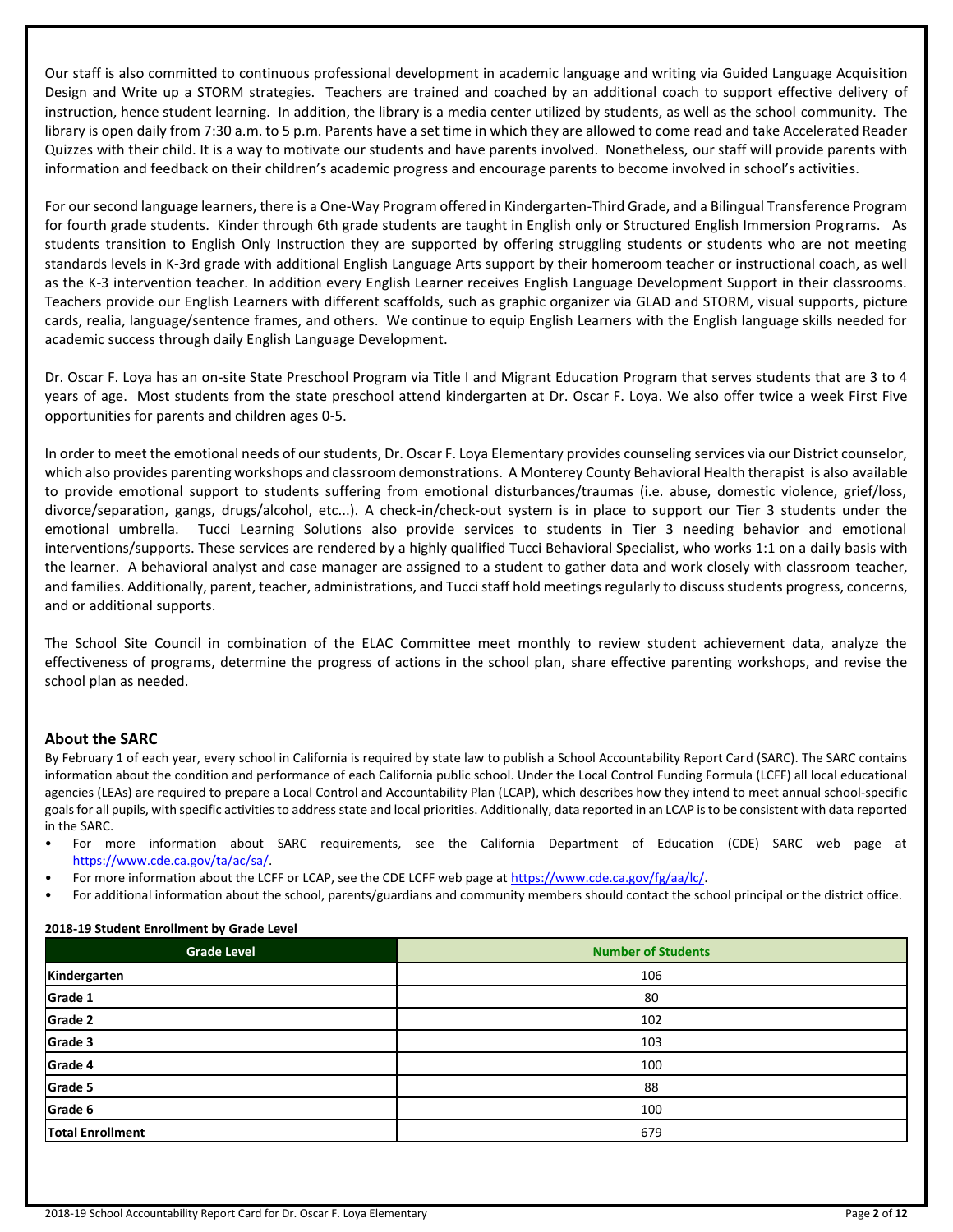| <b>Group</b>                        | <b>Percent of Total Enrollment</b> |
|-------------------------------------|------------------------------------|
|                                     |                                    |
| <b>Black or African American</b>    | 0.3                                |
| American Indian or Alaska Native    | 0.3                                |
| Asian                               | 1.9                                |
| <b>Hispanic or Latino</b>           | 94.4                               |
| Native Hawaiian or Pacific Islander | 0.4                                |
| <b>White</b>                        | 0.9                                |
| <b>Two or More Races</b>            | 1.2                                |
| Socioeconomically Disadvantaged     | 91.2                               |
| <b>English Learners</b>             | 64.4                               |
| <b>Students with Disabilities</b>   | 7.5                                |
| <b>Foster Youth</b>                 | 0.1                                |
| <b>Homeless</b>                     | 7.4                                |

# **A. Conditions of Learning**

## **State Priority: Basic**

The SARC provides the following information relevant to the State priority: Basic (Priority 1):

- Degree to which teachers are appropriately assigned and fully credentialed in the subject area and for the pupils they are teaching;
- Pupils have access to standards-aligned instructional materials; and
- School facilities are maintained in good repair

| Teacher Credentials for Dr. Oscar F. Loya Elementary | $17 - 18$ | 18-19 | $19 - 20$ |
|------------------------------------------------------|-----------|-------|-----------|
| With Full Credential                                 | 24        | 18    | 24        |
| <b>Without Full Credential</b>                       | 10        |       |           |
| Teaching Outside Subject Area of Competence          |           |       |           |

| <b>Teacher Credentials for Alisal Union School District</b> | $17 - 18$ | 18-19 | $19 - 20$ |
|-------------------------------------------------------------|-----------|-------|-----------|
| With Full Credential                                        |           |       | 399       |
| <b>Without Full Credential</b>                              |           |       | 49        |
| Teaching Outside Subject Area of Competence                 |           |       |           |

## **Teacher Misassignments and Vacant Teacher Positions at Dr. Oscar F. Loya Elementary**

| <b>Indicator</b>                | $17 - 18$ | 18-19 | $19 - 20$ |
|---------------------------------|-----------|-------|-----------|
| Teachers of English Learners    |           |       |           |
| Total Teacher Misassignments*   |           |       |           |
| <b>Vacant Teacher Positions</b> |           |       |           |

\* Note: "Misassignments" refers to the number of positions filled by teachers who lack legal authorization to teach that grade level, subject area, student group, etc. \*Total Teacher Misassignments includes the number of Misassignments of Teachers of English Learners.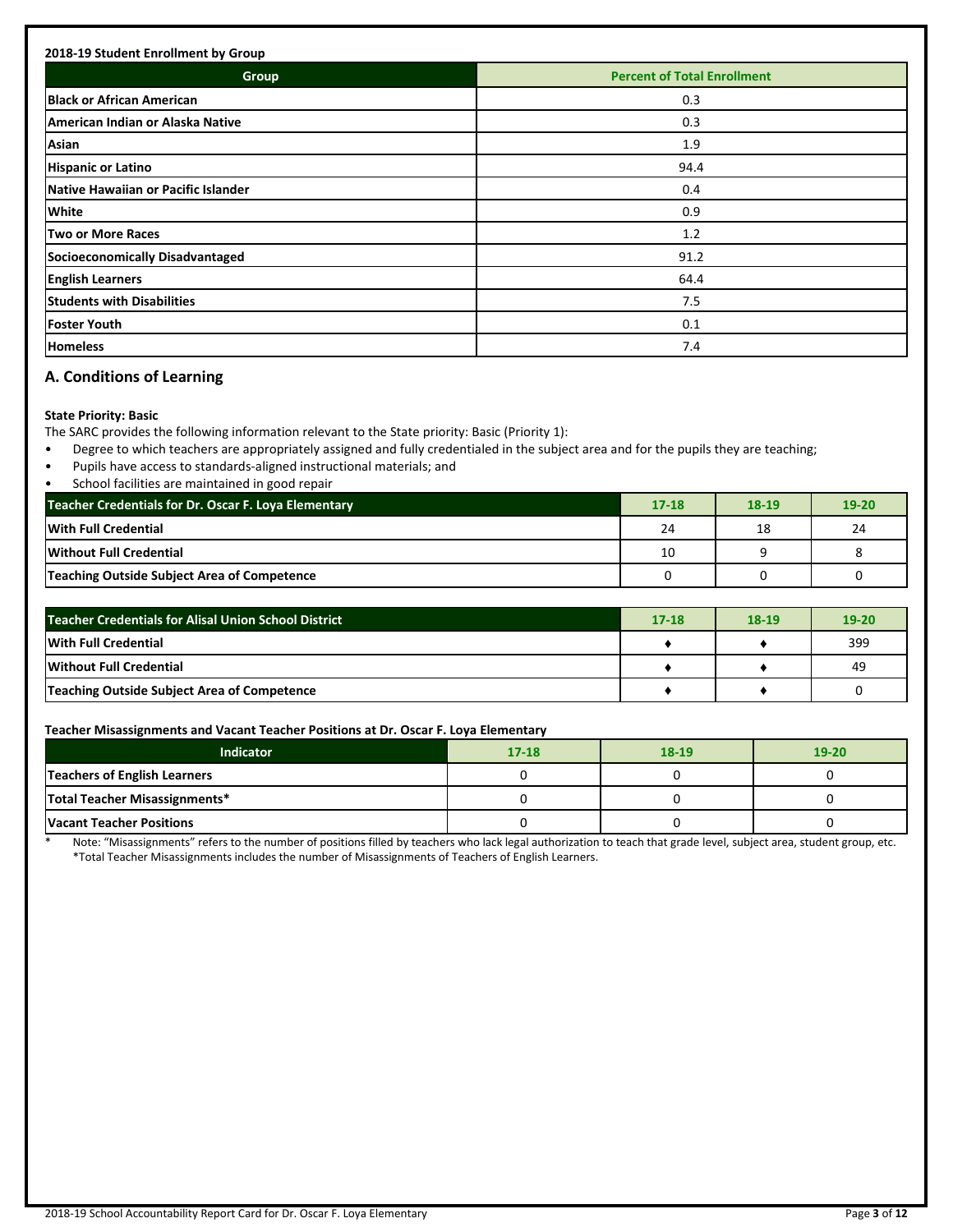# **Quality, Currency, Availability of Textbooks and Instructional Materials (School Year 2019-20)**

In order to meet requirements for common core state standards (CCSS), materials were updated as part of the 2018 adoption.

K-6 Wonders is used to teach all Language Arts standards. In K-6, teachers use Eureka Math.

# **Textbooks and Instructional Materials**

**Year and month in which data were collected: 2019**

| <b>Core Curriculum Area</b>         | <b>Textbooks and Instructional Materials/Year of Adoption</b>                                            |
|-------------------------------------|----------------------------------------------------------------------------------------------------------|
| <b>Reading/Language Arts</b>        | McMillan / McGraw-Hill, Wonders- K-3, Adopted 2017<br>McMillan / McGraw-Hill, Wonders- 4-6, Adopted 2018 |
|                                     | The textbooks listed are from most recent adoption:<br>Yes                                               |
|                                     | Percent of students lacking their own assigned textbook: 0                                               |
| <b>Mathematics</b>                  | Eureka Math, Adopted 2018                                                                                |
|                                     | The textbooks listed are from most recent adoption:<br>Yes                                               |
|                                     | Percent of students lacking their own assigned textbook:<br>0                                            |
| Science                             | Delta Foss- (Kinder-5th grades) - Adopted 2007<br>McGraw-Hill- (6th grade) - Adopted 2006                |
|                                     | The textbooks listed are from most recent adoption:<br>Yes                                               |
|                                     | Percent of students lacking their own assigned textbook: 0                                               |
| <b>History-Social Science</b>       | McGraw Hill, Imapact / Impacto, 4th-6th Grades - Adopted May 2019<br>McGraw-Hill, Vistas - Adopted 2006  |
|                                     | The textbooks listed are from most recent adoption:<br>Yes                                               |
|                                     | Percent of students lacking their own assigned textbook: 0                                               |
| Foreign Language                    | Not applicable                                                                                           |
|                                     | The textbooks listed are from most recent adoption:<br>No                                                |
|                                     | Percent of students lacking their own assigned textbook:<br>0                                            |
| <b>Health</b>                       | Not applicable                                                                                           |
|                                     | The textbooks listed are from most recent adoption:<br>No                                                |
|                                     | Percent of students lacking their own assigned textbook: 0                                               |
| <b>Visual and Performing Arts</b>   | Not applicable                                                                                           |
|                                     | The textbooks listed are from most recent adoption:<br>No                                                |
|                                     | Percent of students lacking their own assigned textbook: 0                                               |
| <b>Science Laboratory Equipment</b> | Not applicable                                                                                           |
|                                     | The textbooks listed are from most recent adoption:<br>No                                                |
|                                     | Percent of students lacking their own assigned textbook: 0                                               |

Note: Cells with N/A values do not require data.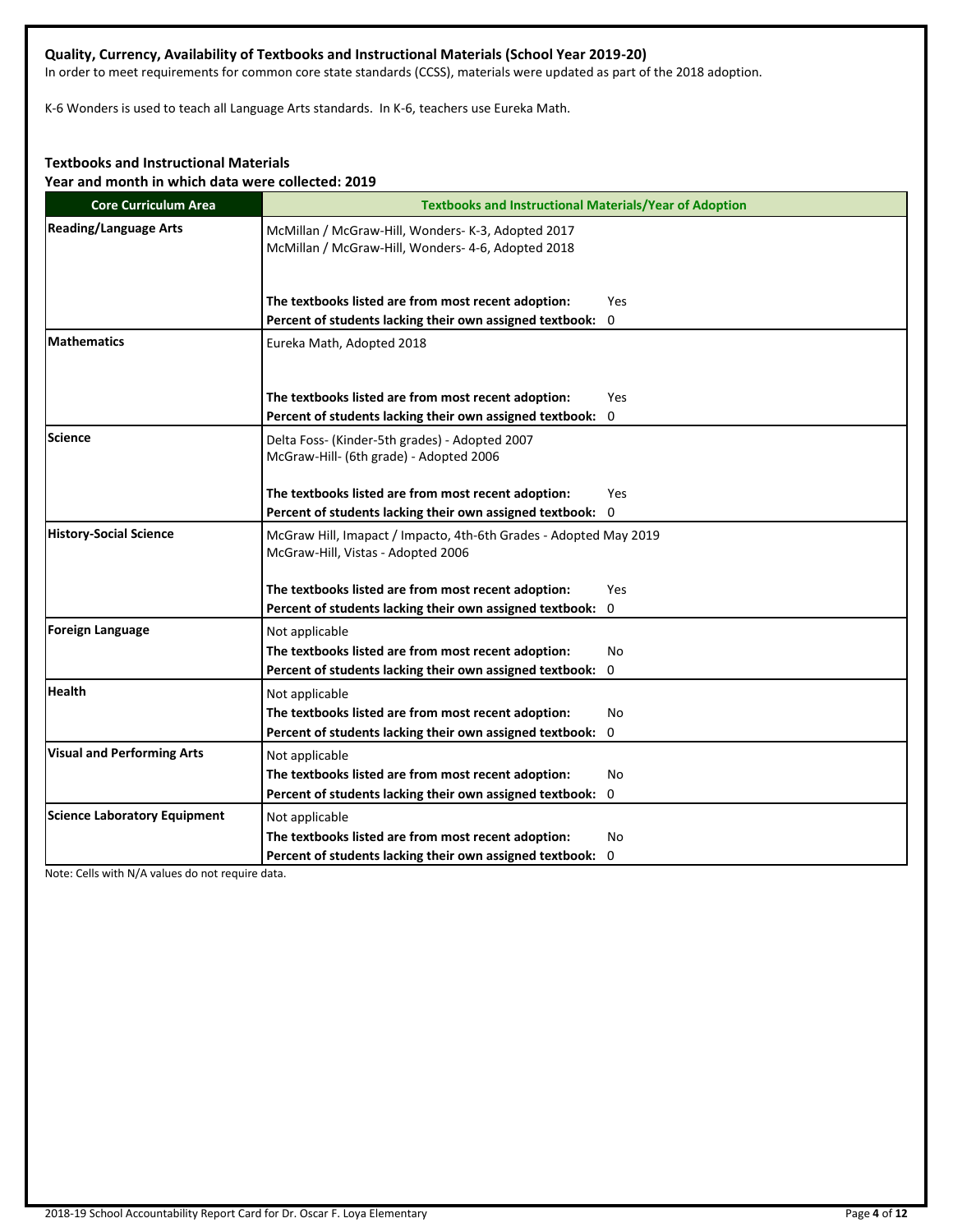# **School Facility Conditions and Planned Improvements (Most Recent Year)**

Dr. Oscar F. Loya Elementary School is in its twentieth year of existence. The school continues to be in excellent condition. A district team and custodial staff at the school monitor the facilities regularly. Custodians clean occupied spaces daily and outdoor facilities are checked and cleaned daily. Damage or hazards are reported as needed and follow-up documentation is prepared. Graffiti is removed or covered over as soon as possible. A quick response to hazardous conditions is a number-one priority for the district.

Our school site was inspected in September, 2017 using the School Facility Conditions Evaluation Form provided by the state of California. All areas of the school were determined to be in good repair and excellent condition.

At the end of 2013-2014, a new grass field was approved to for use starting 2014-2015.

At the end of 2016-2017, new blacktop area.

At the end of September 2018, solar panels were installed in the school's playground (blacktop) area, and lightning systems in the entire school (classrooms/office/multi-purpose).

In Winter 2019, censors were upgraded in the multi-purpose/cafeteria.

# **School Facility Good Repair Status (Most Recent Year) Year and month in which data were collected: August, 2019**

| <b>System Inspected</b>                                                   | <b>Repair Status</b> | <b>Repair Needed and</b><br><b>Action Taken or Planned</b> |
|---------------------------------------------------------------------------|----------------------|------------------------------------------------------------|
| Systems:<br>Gas Leaks, Mechanical/HVAC, Sewer                             | Good                 |                                                            |
| Interior:<br><b>Interior Surfaces</b>                                     | Good                 |                                                            |
| <b>Cleanliness:</b><br>Overall Cleanliness, Pest/ Vermin Infestation      | Good                 |                                                            |
| <b>IElectrical:</b><br>Electrical                                         | Good                 |                                                            |
| <b>Restrooms/Fountains:</b><br>Restrooms, Sinks/ Fountains                | Good                 |                                                            |
| Safety:<br>Fire Safety, Hazardous Materials                               | Good                 |                                                            |
| Structural:<br>Structural Damage, Roofs                                   | Good                 |                                                            |
| <b>External:</b><br>Playground/School Grounds, Windows/Doors/Gates/Fences | Good                 |                                                            |
| <b>Overall Rating</b>                                                     | <b>Exemplary</b>     |                                                            |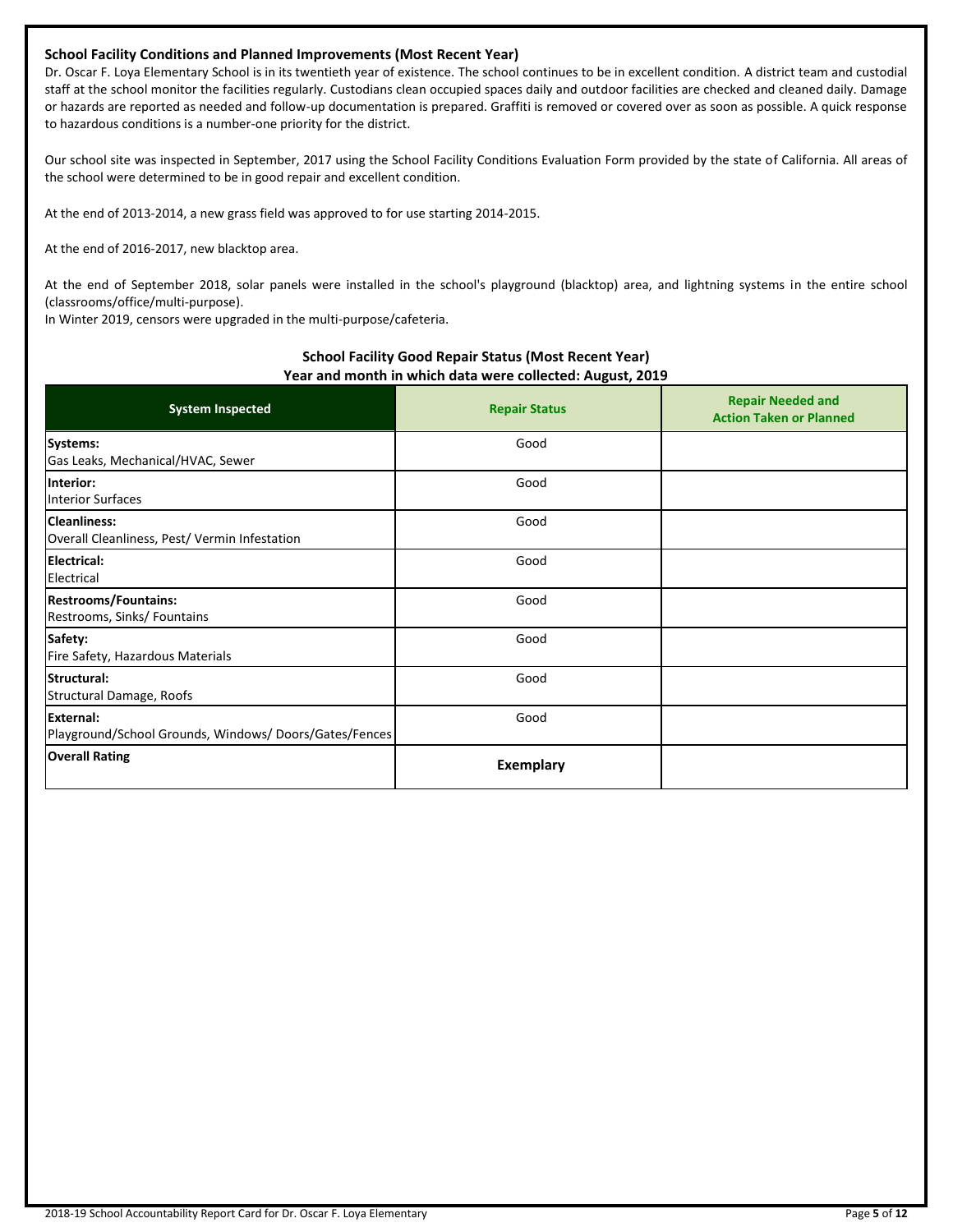# **B. Pupil Outcomes**

#### **State Priority: Pupil Achievement**

The SARC provides the following information relevant to the State priority: Pupil Achievement (Priority 4):

- **Statewide assessments** (i.e., California Assessment of Student Performance and Progress [CAASPP] System, which includes the Smarter Balanced Summative Assessments for students in the general education population and the California Alternate Assessments [CAAs] for English language arts/literacy [ELA] and mathematics given in grades three through eight and grade eleven. Only eligible students may participate in the administration of the CAAs. CAAs items are aligned with alternate achievement standards, which are linked with the Common Core State Standards [CCSS] for students with the most significant cognitive disabilities); and
- The percentage of students who have successfully completed courses that satisfy the requirements for entrance to the University of California and the California State University, or career technical education sequences or programs of study

## **CAASPP Test Results in ELA and Mathematics for All Students Grades Three through Eight and Grade Eleven**

#### **Percentage of Students Meeting or Exceeding the State Standard**

| <b>Subject</b> | <b>School</b><br>$17 - 18$ | <b>School</b><br>18-19 | <b>District</b><br>$17 - 18$ | <b>District</b><br>18-19 | <b>State</b><br>$17 - 18$ | <b>State</b><br>18-19 |
|----------------|----------------------------|------------------------|------------------------------|--------------------------|---------------------------|-----------------------|
| <b>IELA</b>    | 34                         | 39                     | $\sim$<br>32                 | 36                       | 50                        | 50                    |
| Math           | 23                         | 31                     | $\sim$<br>دے                 | 28                       | 38                        | 39                    |

Note: Percentages are not calculated when the number of students tested is ten or less, either because the number of students in this category is too small for statistical accuracy or to protect student privacy.

Note: ELA and mathematics test results include the Smarter Balanced Summative Assessment and the CAA. The "Percent Met or Exceeded" is calculated by taking the total number of students who met or exceeded the standard on the Smarter Balanced Summative Assessment plus the total number of students who met the standard (i.e., achieved Level 3–Alternate) on the CAAs divided by the total number of students who participated in both assessments.

# **CAASPP Test Results in Science for All Students**

# **Grades Five, Eight, and Ten**

# **Percentage of Students Meeting or Exceeding the State Standard**

| <b>Subject</b> | School | School | <b>District</b> | <b>District</b> | <b>State</b> | <b>State</b> |
|----------------|--------|--------|-----------------|-----------------|--------------|--------------|
|                | 17-18  | 18-19  | $17 - 18$       | 18-19           | 17-18        | 18-19        |
| <b>Science</b> | N/A    | N/A    | N/A             | N/A             | N/A          | N/A          |

Note: Cells with N/A values do not require data.

Note: This is a placeholder for the California Science Test (CAST) which was administered operationally during the 2018-19 school year. However, these data are not available for inclusion in the 2018-19 SARC posting due February 1, 2020. These data will be included in the 2019-20 SARC posting due February 1, 2021.

#### **State Priority: Other Pupil Outcomes**

The SARC provides the following information relevant to the State priority: Other Pupil Outcomes (Priority 8):

• Pupil outcomes in the subject area of physical education

#### **2018-19 Percent of Students Meeting Fitness Standards**

| Grade<br>Level | 4 of 6 | $5$ of $6$ | 6 of 6 |
|----------------|--------|------------|--------|
|                | 18.9   | 10.0       | ວ.ວ    |

Note: Percentages are not calculated and double dashes (--) appear in the table when the number of students tested is ten or less, either because the number of students in this category is too small for statistical accuracy or to protect student privacy.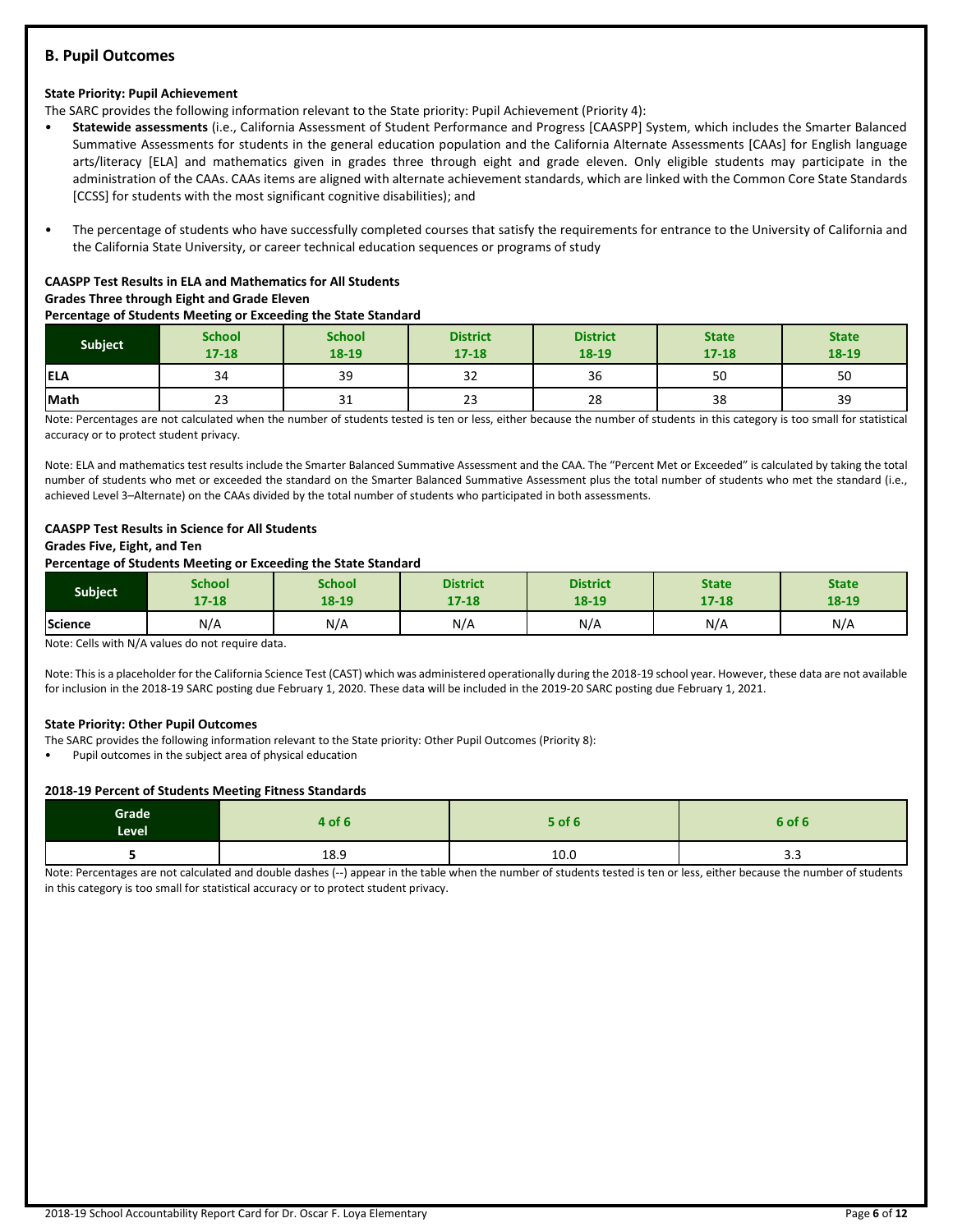| <b>Student Group</b>                                 | <b>Total</b><br><b>Enrollment</b> | <b>Number</b><br><b>Tested</b> | <b>Percent</b><br><b>Tested</b> | <b>Percent</b><br><b>Met or Exceeded</b> |
|------------------------------------------------------|-----------------------------------|--------------------------------|---------------------------------|------------------------------------------|
| <b>All Students</b>                                  | 374                               | 368                            | 98.40                           | 39.13                                    |
| Male                                                 | 198                               | 193                            | 97.47                           | 35.23                                    |
| Female                                               | 176                               | 175                            | 99.43                           | 43.43                                    |
| <b>Black or African American</b>                     | --                                | --                             | $- -$                           | $-$                                      |
| Asian                                                | $-$                               | $- -$                          | $- -$                           | $-$                                      |
| <b>Hispanic or Latino</b>                            | 346                               | 344                            | 99.42                           | 39.53                                    |
| Native Hawaiian or Pacific Islander                  | $-$                               | --                             | --                              | --                                       |
| White                                                | --                                | --                             | --                              | --                                       |
| <b>Two or More Races</b>                             | $- -$                             | $\overline{a}$                 | --                              | $\overline{a}$                           |
| <b>Socioeconomically Disadvantaged</b>               | 345                               | 340                            | 98.55                           | 37.65                                    |
| <b>English Learners</b>                              | 298                               | 296                            | 99.33                           | 38.18                                    |
| <b>Students with Disabilities</b>                    | 36                                | 36                             | 100.00                          | 13.89                                    |
| <b>Students Receiving Migrant Education Services</b> | 14                                | 14                             | 100.00                          | 35.71                                    |
| <b>Foster Youth</b>                                  | $-$                               | $- -$                          | --                              | $-$                                      |
| <b>Homeless</b>                                      | 25                                | 24                             | 96.00                           | 4.00                                     |

Note: ELA test results include the Smarter Balanced Summative Assessment and the CAA. The "Percent Met or Exceeded" is calculated by taking the total number of students who met or exceeded the standard on the Smarter Balanced Summative Assessment plus the total number of students who met the standard (i.e., achieved Level 3–Alternate) on the CAAs divided by the total number of students who participated in both assessments.

Note: Double dashes (--) appear in the table when the number of students is ten or less, either because the number of students in this category is too small for statistical accuracy or to protect student privacy.

Note: The number of students tested includes all students who participated in the test whether they received a score or not; however, the number of students tested is not the number that was used to calculate the achievement level percentages. The achievement level percentages are calculated using only students who received scores.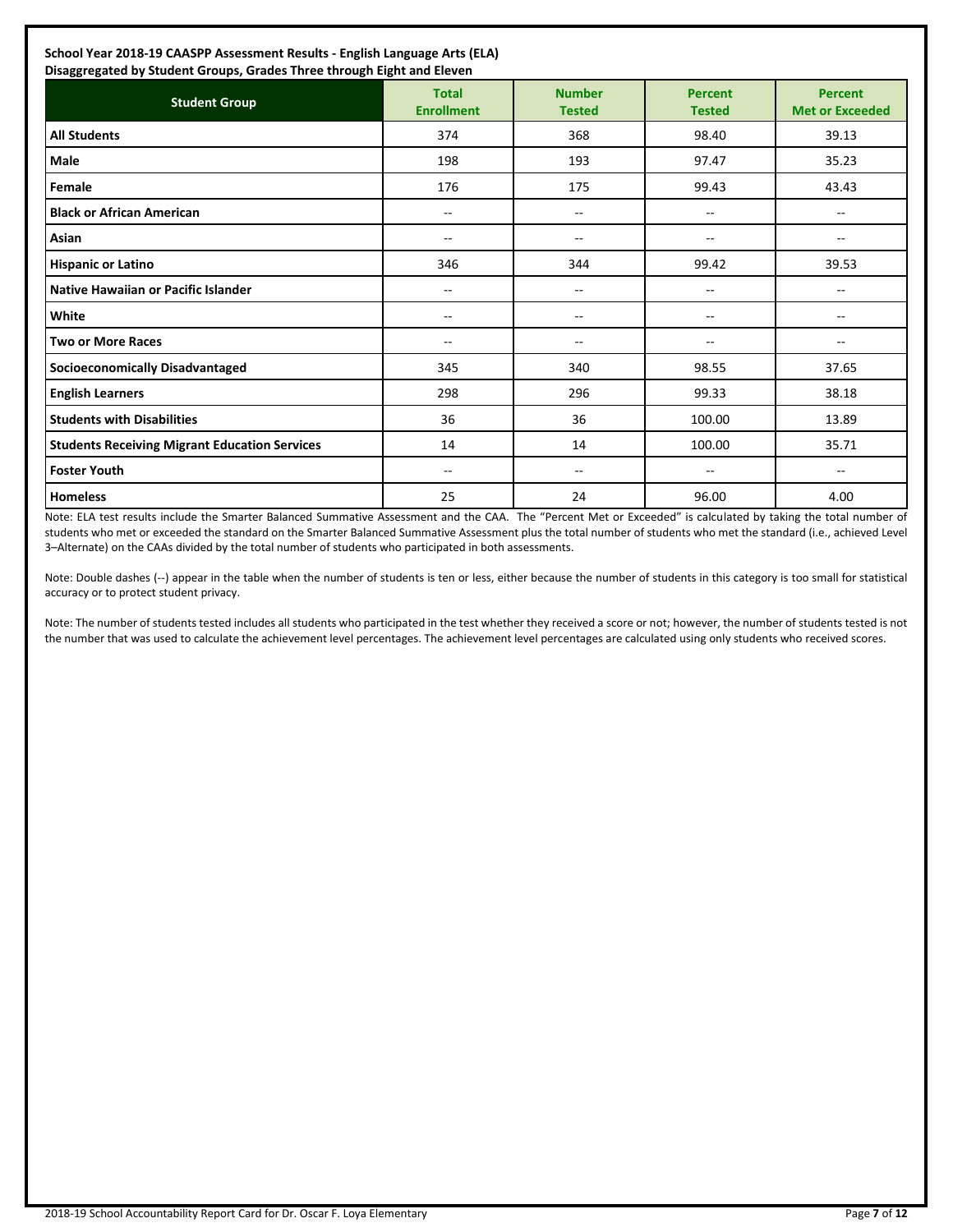# **School Year 2018-19 CAASPP Assessment Results - Mathematics**

| Disaggregated by Student Groups, Grades Three through Eight and Eleven |                                   |                                |                                 |                                          |  |
|------------------------------------------------------------------------|-----------------------------------|--------------------------------|---------------------------------|------------------------------------------|--|
| <b>Student Group</b>                                                   | <b>Total</b><br><b>Enrollment</b> | <b>Number</b><br><b>Tested</b> | <b>Percent</b><br><b>Tested</b> | <b>Percent</b><br><b>Met or Exceeded</b> |  |
| <b>All Students</b>                                                    | 374                               | 371                            | 99.20                           | 30.73                                    |  |
| Male                                                                   | 198                               | 196                            | 98.99                           | 30.10                                    |  |
| Female                                                                 | 176                               | 175                            | 99.43                           | 31.43                                    |  |
| <b>Black or African American</b>                                       | $\overline{\phantom{m}}$          | --                             | --                              | --                                       |  |
| Asian                                                                  | $\sim$                            | --                             | --                              | $\overline{\phantom{a}}$                 |  |
| <b>Hispanic or Latino</b>                                              | 346                               | 344                            | 99.42                           | 31.10                                    |  |
| Native Hawaiian or Pacific Islander                                    | $\sim$                            | --                             | --                              | --                                       |  |
| White                                                                  | $\sim$                            | --                             | $-$                             | $\overline{\phantom{a}}$                 |  |
| <b>Two or More Races</b>                                               | --                                | --                             | --                              | --                                       |  |
| <b>Socioeconomically Disadvantaged</b>                                 | 345                               | 342                            | 99.13                           | 30.12                                    |  |
| <b>English Learners</b>                                                | 298                               | 296                            | 99.33                           | 30.74                                    |  |
| <b>Students with Disabilities</b>                                      | 36                                | 35                             | 97.22                           | 11.43                                    |  |
| <b>Students Receiving Migrant Education Services</b>                   | 14                                | 14                             | 100.00                          | 28.57                                    |  |
| <b>Foster Youth</b>                                                    | $\overline{\phantom{a}}$          | --                             | $\overline{\phantom{a}}$        | $\overline{\phantom{a}}$                 |  |
| <b>Homeless</b>                                                        | 25                                | 25                             | 100.00                          | 0.00                                     |  |

Note: Mathematics test results include the Smarter Balanced Summative Assessment and the CAA. The "Percent Met or Exceeded" is calculated by taking the total number of students who met or exceeded the standard on the Smarter Balanced Summative Assessment plus the total number of students who met the standard (i.e., achieved Level 3–Alternate) on the CAAs divided by the total number of students who participated in both assessments.

Note: Double dashes (--) appear in the table when the number of students is ten or less, either because the number of students in this category is too small for statistical accuracy or to protect student privacy.

Note: The number of students tested includes all students who participated in the test whether they received a score or not; however, the number of students tested is not the number that was used to calculate the achievement level percentages. The achievement level percentages are calculated using only students who received scores.

# **C. Engagement**

## **State Priority: Parental Involvement**

The SARC provides the following information relevant to the State priority: Parental Involvement (Priority 3):

• Efforts the school district makes to seek parent input in making decisions for the school district and each school site

## **Opportunities for Parental Involvement (School Year 2019-20)**

Parents play an important role at Dr. Oscar F. Loya Elementary through active participation and involvement in the School Site Council, English Language Advisory Committee, Parent Teacher Club, and other school committees. Together, they advise school's administration in all matters pertaining to the school. This includes annual review of the school budget, Single School Level Plan, School Safety Comprehensive Plan, and school-wide events. Parents are also invited to attend Back-to-School Night in the fall (I.e. first day of school), parent-teacher conferences in the Fall and Spring, and Open House in the Spring. Monthly parent classes are offered through Parenting Workshops, also known as the Koffee Klatch meetings. Some topics presented to parents are as follow: Domestic Violence, Gang Awareness, Child Abuse, Positive Discipline, Nutrition, Character Education, Bullying, Common Core Standards, Triple P, which addresses parenting skills, Immigration, and others. The school also holds ongoing literacy and math trainings were parents get to experienced hands-on activities with their child. Additionally, our school participates on a yearly basis in the Girls, Inc. Program, where mother and daughter get the opportunity to interact in art therapeutic activities to build rapport and a strong mother-to-daughter connection. Nonetheless, Dr. Oscar F. Loya offers parents the opportunity to participate in our Parenting Partners Training, which is an 8 series of workshops offered to parents to enhance parenting and communication skills. A total of 123 families have received certification in Parenting Partners, since 2016. The Child Abuse Prevention Council continues to offer parent workshops. In 2019, about 18 parents completed the first series, "How to raised emotionally healthy children" by Gerald Newmark. A new series was offered in Winter 2019 in the book "To Love Me is to Know Me," by Lynn Lott, and it helped support parents with emotional healing and how to help their inner child; 23 parents completed the series.

Our administration ensures that parents are continually informed of school-wide activities. They inform parents about various volunteer options that include classroom assistance, Leukemia Fundraiser, Food Bank distribution, and helping with school communication. School administrators, school counselors, and family/parent advocates also work closely with families experiencing any difficulties, such as attendance, socio-emotional, home crisis or others. Parents are continually encouraged to participate in all school activities. For parent involvement opportunities, please contact Ms. Diana Garcia, Principal or Mr. Luis Romero, Assistant Principal at (831) 751-1945.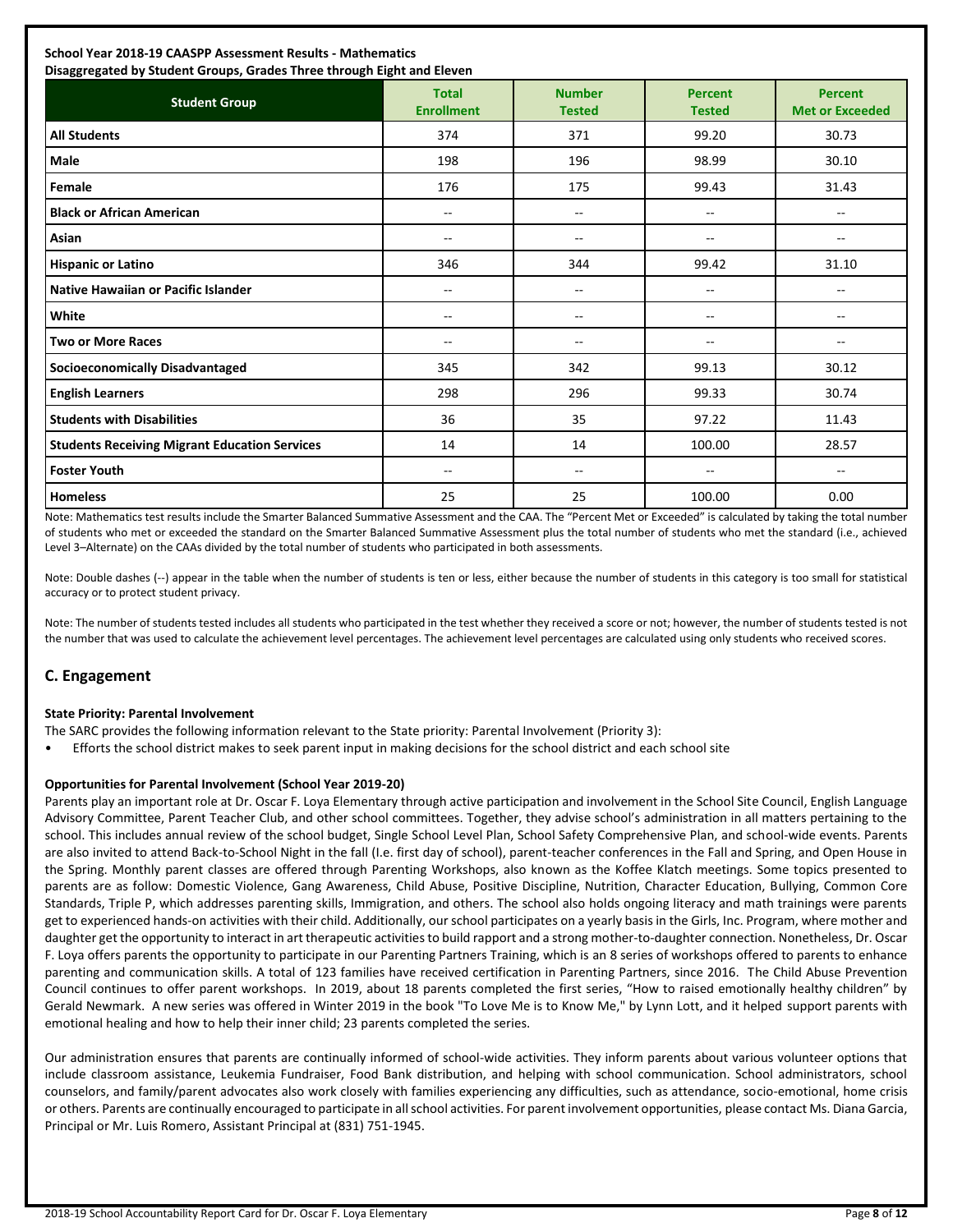## **State Priority: School Climate**

The SARC provides the following information relevant to the State priority: School Climate (Priority 6):

- Pupil suspension rates;
- Pupil expulsion rates; and
- Other local measures on the sense of safety.

#### **School Safety Plan**

The safety of students and staff is a primary concern at Dr. Oscar F. Loya Elementary School. We provide a safe, clean environment for students, staff, and volunteers. Staff members and students practice monthly safety drills. We have established procedures to ensure the safety of all school members. The safety plan is reviewed annually at the end of May and includes procedures for emergencies, exit routes, and inventories of emergency supplies. We make the plan available in the school office and review it with all staff at our first staff meeting, and mid year to ensure that everyone is clear about the emergency procedures.

All visitors are required to sign in and out at the office, where they receive a visitor's pass, since we are a closed campus. All gates are closed by 8:20 a.m. and reopened by 2:30 p.m. Parents must have a visitor's pass if staying after 8:30 a.m.

Campus supervisors monitor school grounds before and after school, at recesses, and at lunchtime. In addition, two teachers are assigned to yard-duty supervision during the morning and mid-morning recess. Supervisors attend monthly trainings on campus safety, and teachers regularly review the rules for safe, respectful, and responsible behavior. Two campus supervisors have been trained in PBIS.

Nonetheless, every Instructional Leadership Team member, and PBIS member is an active member of the school safety plan. They ensure that their grade level colleagues are aware of the different emergency drills, and the procedures to follow. Parents are also advised of what to do should our school be in an emergency state. Parents are advised via monthly parent newsletters or School Site Council meetings. School Site Council parents and members have been given some training regarding ALICE. Staff at Loya has also been given constant information on ALICE, and six site staff members have been trained on ALICE.

| <b>Suspensions and Expulsions for the School</b> | 2016-17 | 2017-18 | 2018-19 |
|--------------------------------------------------|---------|---------|---------|
| <b>Suspensions Rate</b>                          | U.C     | z.o     | U.6     |
| <b>Expulsions Rate</b>                           | 0.C     | 0.0     | 0.0     |

| <b>Suspensions and Expulsions for the District</b> | 2016-17 | 2017-18 | 2018-19  |
|----------------------------------------------------|---------|---------|----------|
| <b>Suspensions Rate</b>                            | υ.:     | ن       | <b>.</b> |
| <b>Expulsions Rate</b>                             | 0.0     | 0.0     | 0.0      |

| <b>Suspensions and Expulsions for the State</b> | 2016-17 | 2017-18 | 2018-19 |
|-------------------------------------------------|---------|---------|---------|
| <b>Suspensions Rate</b>                         | 3.C     |         |         |
| <b>Expulsions Rate</b>                          | U.L     | U.L     | U.L     |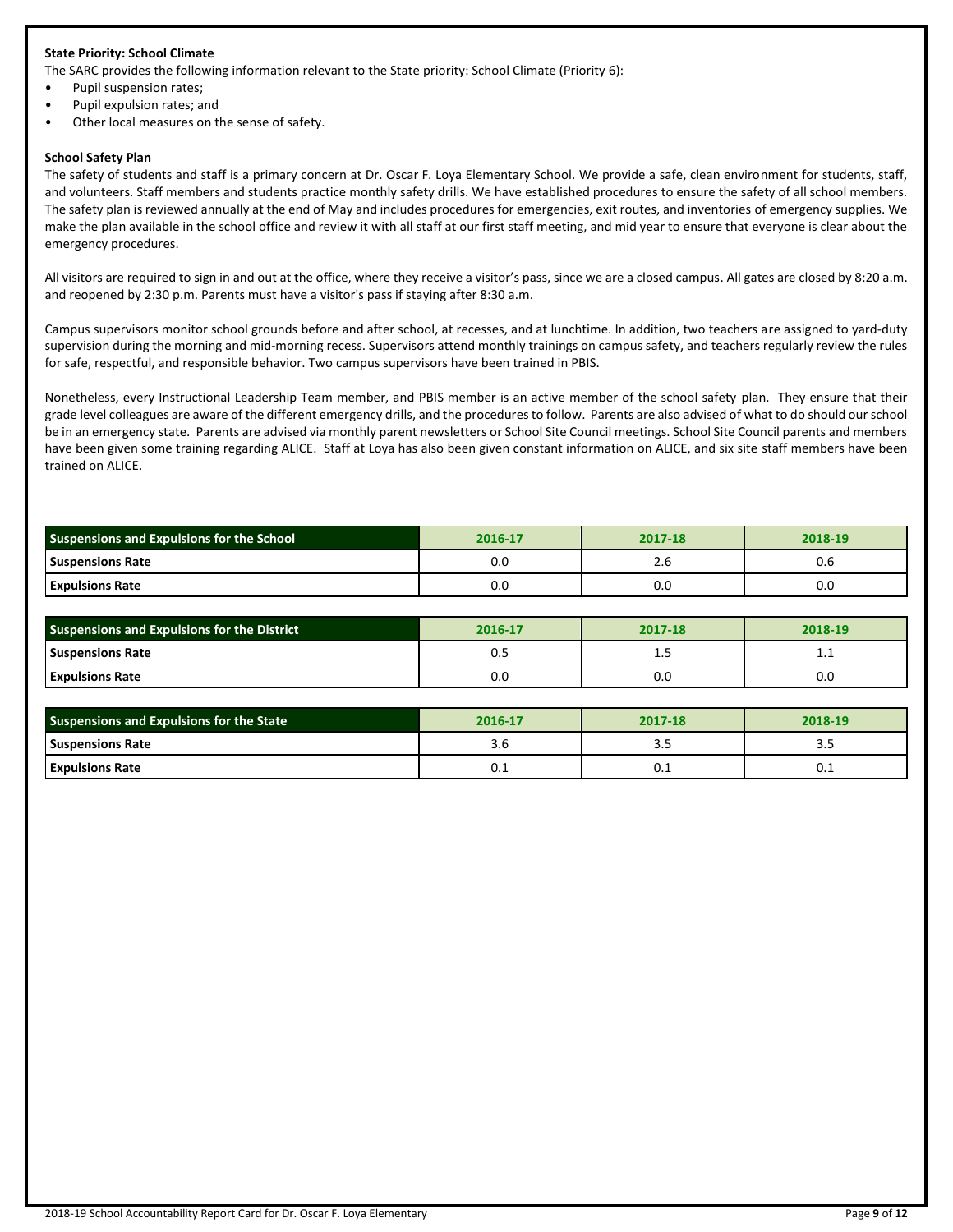# **D. Other SARC Information**

The information in this section is required to be in the SARC but is not included in the state priorities for LCFF.

### **Ratio of Academic Counselors to Pupils (School Year 2018-19)**

| <b>Title</b>        | <b>Ratio</b> |
|---------------------|--------------|
| Academic Counselor* | ں.           |

One Full Time Equivalent (FTE) equals one staff member working full time; one FTE could also represent two staff members who each work 50 percent of full time.

## **Student Support Services Staff (School Year 2018-19)**

| <b>Counselor (Social/Behavioral or Career Development)</b><br>Library Media Teacher (Librarian) | <b>Number of Full-Time Equivalent</b><br>(FTE) |
|-------------------------------------------------------------------------------------------------|------------------------------------------------|
|                                                                                                 |                                                |
|                                                                                                 |                                                |
| Library Media Services Staff (Paraprofessional)                                                 |                                                |
| Psychologist                                                                                    |                                                |
| <b>Social Worker</b>                                                                            |                                                |
| <b>Nurse</b>                                                                                    |                                                |
| Speech/Language/Hearing Specialist                                                              |                                                |
| <b>Resource Specialist (non-teaching)</b>                                                       |                                                |
| Other                                                                                           | 1.0                                            |

One Full Time Equivalent (FTE) equals one staff member working full time; one FTE could also represent two staff members who each work 50 percent of full time.

## **Average Class Size and Class Size Distribution (Elementary)**

| Grade<br>Level | 2016-17<br>Average<br><b>Class</b><br><b>Size</b> | 2016-17<br># of<br>Classes*<br><b>Size</b><br>$1 - 20$ | 2016-17<br># of<br>Classes*<br><b>Size</b><br>$21 - 32$ | 2016-17<br># of<br>Classes*<br><b>Size</b><br>$33+$ | 2017-18<br>Average<br><b>Class</b><br><b>Size</b> | 2017-18<br># of<br>Classes*<br><b>Size</b><br>$1 - 20$ | 2017-18<br># of<br>Classes*<br><b>Size</b><br>21-32 | 2017-18<br># of<br>Classes*<br><b>Size</b><br>$33+$ | 2018-19<br><b>Average</b><br><b>Class</b><br><b>Size</b> | 2018-19<br># of<br>Classes*<br><b>Size</b><br>$1 - 20$ | 2018-19<br># of<br>Classes*<br><b>Size</b><br>$21 - 32$ | 2018-19<br># of<br>Classes*<br><b>Size</b><br>$33+$ |
|----------------|---------------------------------------------------|--------------------------------------------------------|---------------------------------------------------------|-----------------------------------------------------|---------------------------------------------------|--------------------------------------------------------|-----------------------------------------------------|-----------------------------------------------------|----------------------------------------------------------|--------------------------------------------------------|---------------------------------------------------------|-----------------------------------------------------|
| К              | 22                                                | $\mathbf{1}$                                           | 4                                                       |                                                     | 22                                                | $\mathbf{1}$                                           | 4                                                   |                                                     | 26                                                       |                                                        | 4                                                       |                                                     |
| 1              | 24                                                | $\overline{2}$                                         | $\overline{2}$                                          |                                                     | 25                                                |                                                        | 4                                                   |                                                     | 26                                                       |                                                        | 3                                                       |                                                     |
| $\overline{2}$ | 23                                                | $\overline{2}$                                         | 2                                                       |                                                     | 24                                                |                                                        | 4                                                   |                                                     | 25                                                       |                                                        | 4                                                       |                                                     |
| 3              | 29                                                |                                                        | 3                                                       |                                                     | 23                                                | $\mathbf{1}$                                           | 3                                                   |                                                     | 25                                                       |                                                        | 4                                                       |                                                     |
| 4              | 32                                                |                                                        | 1                                                       | $\overline{2}$                                      | 29                                                |                                                        | 3                                                   |                                                     | 26                                                       | 1                                                      | 3                                                       |                                                     |
| 5              | 22                                                | 1                                                      | 4                                                       |                                                     | 33                                                |                                                        | 1                                                   | $\overline{2}$                                      | 28                                                       |                                                        | 3                                                       |                                                     |
| 6              | 28                                                | $\mathbf{1}$                                           |                                                         | 3                                                   | 21                                                | $\overline{2}$                                         | 4                                                   |                                                     | 26                                                       | $\mathbf{1}$                                           | 3                                                       |                                                     |
| Other**        |                                                   |                                                        |                                                         |                                                     | 11                                                | $\mathbf{1}$                                           |                                                     |                                                     | 9                                                        | 1                                                      |                                                         |                                                     |

\*Number of classes indicates how many classes fall into each size category (a range of total students per class).

\*\* "Other" category is for multi-grade level classes.

## **Professional Development provided for Teachers**

| <b>Measure</b>                                                                  | 2017-18 | 2018-19 | 2019-20 |
|---------------------------------------------------------------------------------|---------|---------|---------|
| Number of school days dedicated to Staff Development and Continuous Improvement |         |         |         |

The major areas of professional development for teachers in 2016-2020 included the following:

• Common Core Standards-Based planning for instruction, learning and assessment

• Close Reading Phases 1-3 based on Dr. Douglas Fisher

• Visible Learning in Literacy and Assessments based on John Hattie, Dr. Douglas Fisher, Nancy Frey, and Dr. Olivia Amador

• English Language Development (integrated vs Designated ELD) and New ELD Generation Standards

• Evidence Based Questions & Responses

• Text Complexity through Dr. John Nelson

• Coaching Cycles (for Academic Coaches)

• Teaching to the Math standards (primary grade teacher)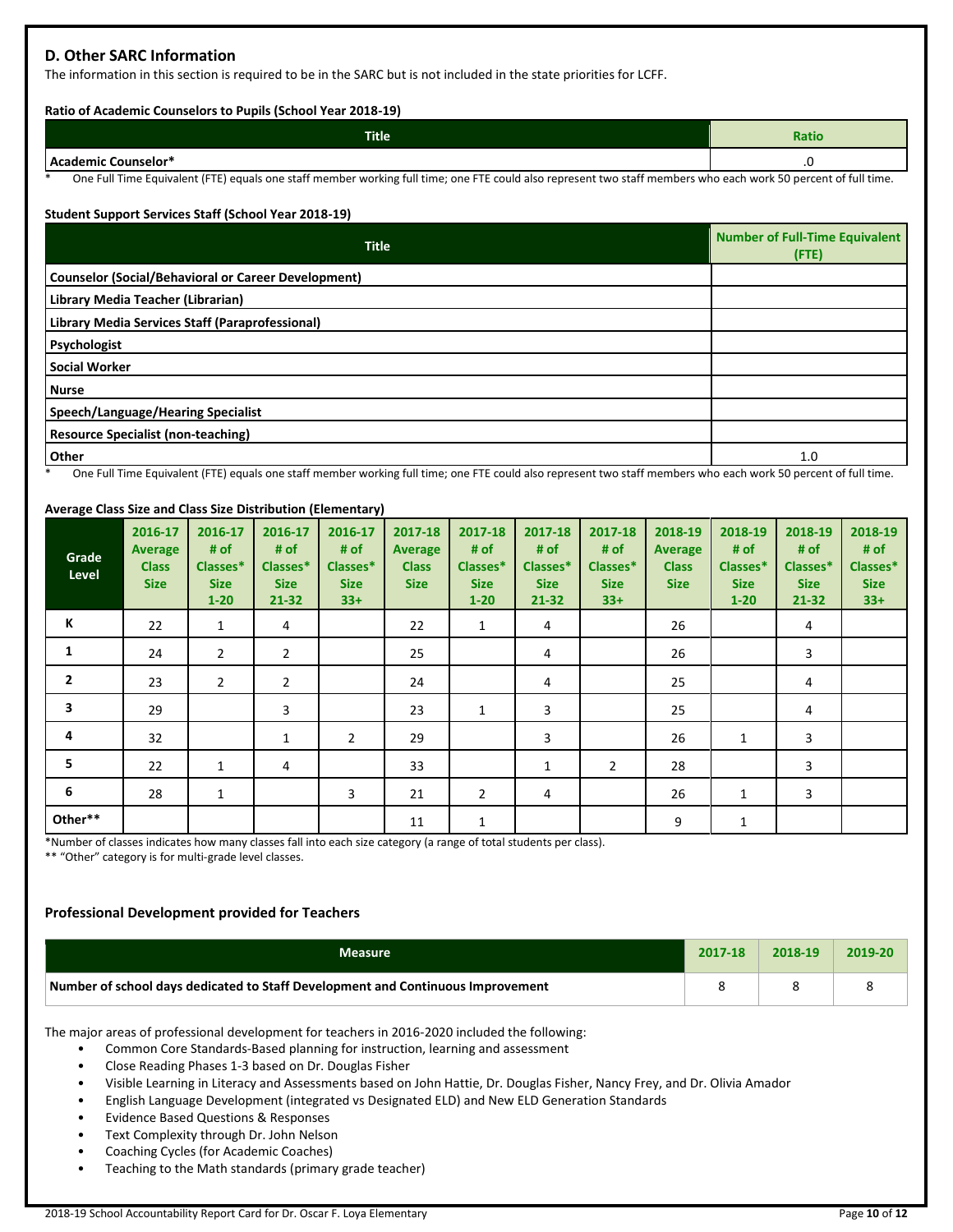- 8 Mathematical Practices-How to apply them in your classroom?
- Academic Discourse-What meaningful and purposeful academic discourse looks like?
- Engage Ny Math-Provided through Linda Dilger
- Technology Professional Development through Mr. Cogswell
- Balanced Literacy Approach Program for K-2 teachers through District Coaches
- Write Up a STORM through Wilda Storm and Brittany Callaghan
- Project GLAD through Noshaba Afzal
- Visible Learning in Mathematics by John Hattie, Nancy Frey, and Dough Fisher
- Visible Learning in Mathematics by William Melman
- Teacher Clarity by Olivia Amador
- Socio-Emotional Learning in the Classroom by Douglas Fisher
- Eureka Math ongoing professional development via District

Professional development has and will continue to be delivered through staff meetings, site PD's, and grade level sessions during regular work days with release time for classroom teachers.

Teachers are supported during implementation by the site's Instructional Coach and GLAD/STORM coaches. Consultant Dr. John Nelson also works closely with site Instructional Leadership Team and School Administration in the areas of CLOSE READING, TEXT DEPENDENT QUESTIONS, HIGHER ORDER QUESTIONING, MATH STRATEGIES, AND BUILDING LANGUAGE ACQUISITION SKILLS.

| Category                             | <b>District</b><br><b>Amount</b> | <b>State Average for</b><br><b>Districts In Same</b><br><b>Category</b> |  |
|--------------------------------------|----------------------------------|-------------------------------------------------------------------------|--|
| <b>Beginning Teacher Salary</b>      | \$44,149                         | \$45,741                                                                |  |
| <b>Mid-Range Teacher Salary</b>      | \$71,785                         | \$81,840                                                                |  |
| <b>Highest Teacher Salary</b>        | \$100,035                        | \$102,065                                                               |  |
| <b>Average Principal Salary (ES)</b> | \$126,234                        | \$129,221                                                               |  |
| <b>Average Principal Salary (MS)</b> | \$0                              | \$132,874                                                               |  |
| <b>Average Principal Salary (HS)</b> | \$0                              | \$128,660                                                               |  |
| <b>Superintendent Salary</b>         | \$200,850                        | \$224,581                                                               |  |

#### **FY 2017-18 Teacher and Administrative Salaries**

| <b>Percent of District Budget</b> | <b>District</b><br><b>Amount</b> | <b>State Average for</b><br><b>Districts In Same</b><br>Category |
|-----------------------------------|----------------------------------|------------------------------------------------------------------|
| <b>Teacher Salaries</b>           | 32%                              | 36%                                                              |
| <b>Administrative Salaries</b>    | 6%                               | 5%                                                               |

For detailed information on salaries, see the CDE Certificated Salaries & Benefits webpage a[t www.cde.ca.gov/ds/fd/cs/.](http://www.cde.ca.gov/ds/fd/cs/)

## **Types of Services Funded**

## **FY 2017-18 Expenditures Per Pupil and School Site Teacher Salaries**

| <b>Level</b>       | <b>Total</b> | <b>Restricted</b> | <b>Unrestricted</b> | <b>Average</b><br><b>Teacher</b><br><b>Salary</b> |
|--------------------|--------------|-------------------|---------------------|---------------------------------------------------|
| <b>School Site</b> | \$4,126      | \$587             | \$3,539             | \$65,956                                          |
| <b>District</b>    | N/A          | N/A               | \$5,459             | \$72,451.00                                       |
| <b>State</b>       | N/A          | N/A               | \$7,506.64          | \$82,663.00                                       |

| <b>Percent Differences</b>  | <b>Unrestricted</b> | Average<br><b>Teacher</b><br><b>Salary</b> |
|-----------------------------|---------------------|--------------------------------------------|
| <b>School Site/District</b> | $-35.2$             | 1.7                                        |
| <b>School Site/ State</b>   | $-24.5$             | -6.8                                       |

Note: Cells with N/A values do not require data.

**The California Department of Education issued guidance to LEAs on August 1, 2018, regarding how to calculate school-level per-pupil expenditures that will be reported on 2018-19 report cards.**

Dr. Oscar F. Loya Elementary has upgraded their technology by funding all classrooms with one to one student devices and updating software memory in our computer lab. This is a way to help our technology system be compatible with our Common Core Standards Based requirements. Mounted projectors were also a way to upgrade our technology and make it more accessible and safe for students. All school classrooms have been upgraded with new screens and mounted projectors. 100% of our classrooms have new classroom printers in the classrooms. Dr. Oscar F. Loya has a computer lab with 34 student Mac desktops, 1 teacher desktop, 35 student/teacher rolling chairs, and headphones. Integrated audio/sound systems have been installed in all classrooms. 1:1 devices are available to students in grades TK-6, including our Special Day Classrooms. Three carts on wheels are still available to support any grade level. Kinder and Special Day Classroom have access to the computer lab Monday-Friday, in addition to their 1:1 iPad devices. Currently, our classrooms are being upgraded with new document cameras, which are highly needed for classroom instruction.

Counseling services are funded by Dr. Oscar F. Loya to provide socio-emotional support to our students and families. Counseling services have serviced more than 100 students who on a daily basis struggle with traumas, and other emotional needs, which include low self-esteem. Parents also receive additional supports via community resources, depending on the need. Counselor make referrals outside of school as needed. Our school staff, including administration make family referrals to our Family Resource Centers, currently situated at Alisal Community School, Martin Luther King Jr. School, and Frank Paul Elementary. Our school psychologist also make referrals to our Monterey County Behavioral Health Department as needed.

Accelerated Reader Program is a school wide program being used to motivate students to read, acquire higher vocabulary, and develop strong comprehension skills. Our school focuses on an AR Word Count system, where students are expected to attain a number of word count and meet an 85% in reading comprehension. It is a school-wide goal, and parents enjoy being a part of this challenge as well. Recognition and awards take place twice a year. Our word count is by semesters. All students attaining their goals are recognized and awarded a Trophy, Medal or Certificate; depending on the goal met.